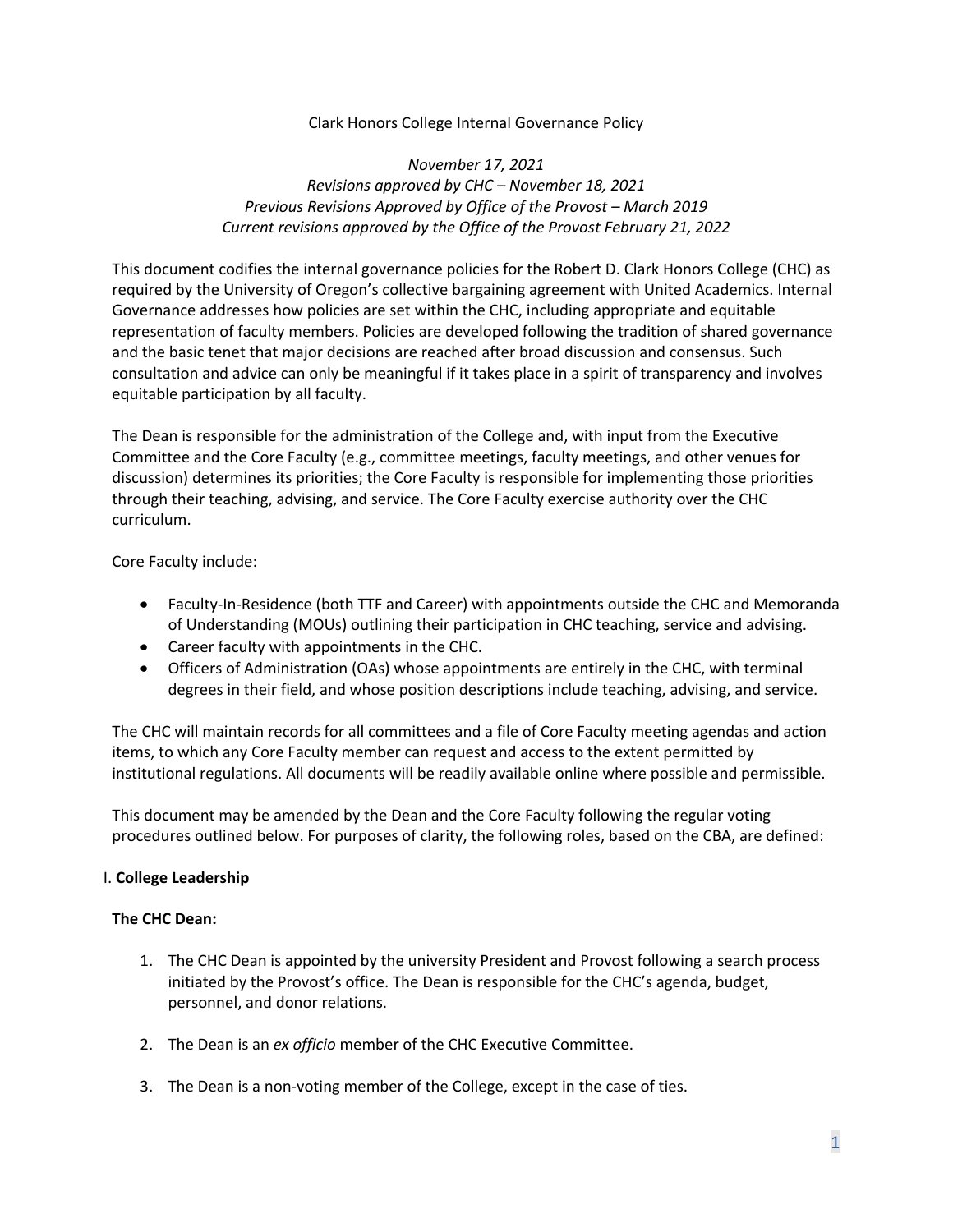### **CHC Associate and Assistant Deans:**

Associate and Assistant Deans assist with the administration of the college. Associate and Assistant Deans are appointed by the Dean following a search process initiated by the Dean. Officer of administration (OA) appointments will be conducted in accordance with university protocols and policies regarding OA searches. If part of a faculty appointment, the appointment will be made by the Dean after a search process that will include a request for internal CHC applicants and may include a search for candidates external to CHC. The Dean will meet with Core Faculty and the Executive Committee regarding appointments of Associate and Assistant Deans and OAs.

The terms of associate and assistant dean appointments, including renewal processes, are set by the Dean at the time of appointment in accordance with university protocols and policies regarding officer of administration appointments or faculty appointments. Assistant and associate deans serve at the discretion of the Dean.

The Associate Dean for Faculty's responsibilities are described in their position description. They are an *ex officio* member of the Executive Committee and a member of the faculty merit committee.

The Associate Dean for Undergraduate Studies' responsibilities are described in their position description. The Associate Dean for Undergraduate Studies is a member of the CHC Curriculum Committee.

The Dean has the discretion to establish future associate or assistant dean positions, in consultation with the Core Faculty and Executive Committee. Any such future positions will be appointed as described above. Consistent with applicable university policies and procedures, the Dean also has the discretion to initiate and develop performance evaluation processes for assistant and associate deans related to their administrative duties.

## II. **Responsibilities and Authority of the Core Faculty (TTF, Career faculty, and teaching OAs)**

CHC Core Faculty members oversee the CHC curriculum in accordance with, and subject to, University policy. Core Faculty advise the Dean on the College's agenda, procedures, and organization in a manner consistent with the CBA.

**CHC Standing Committees**: Core Faculty assignments to Standing Committees are for two-year terms; after two years of service on a particular committee, faculty rotate to new committees. Committee assignments are made by the Dean, in consultation with the Associate Dean for Faculty, and taking into account faculty preferences.

Staff may also serve on committees requiring their specific expertise and experience.

Committees meet at least once per term and report periodically to the full faculty during general meetings. For faculty leaves, sabbaticals, etc., the Dean may make substitute committee reassignments in consultation with involved faculty. Significant changes in policy sought by the committees should be brought to a vote of the faculty, as per item VII below. All committee agendas and action items will be recorded by each committee chair or a designated individual, provided to the Dean, appropriately archived, and made accessible to all CHC faculty.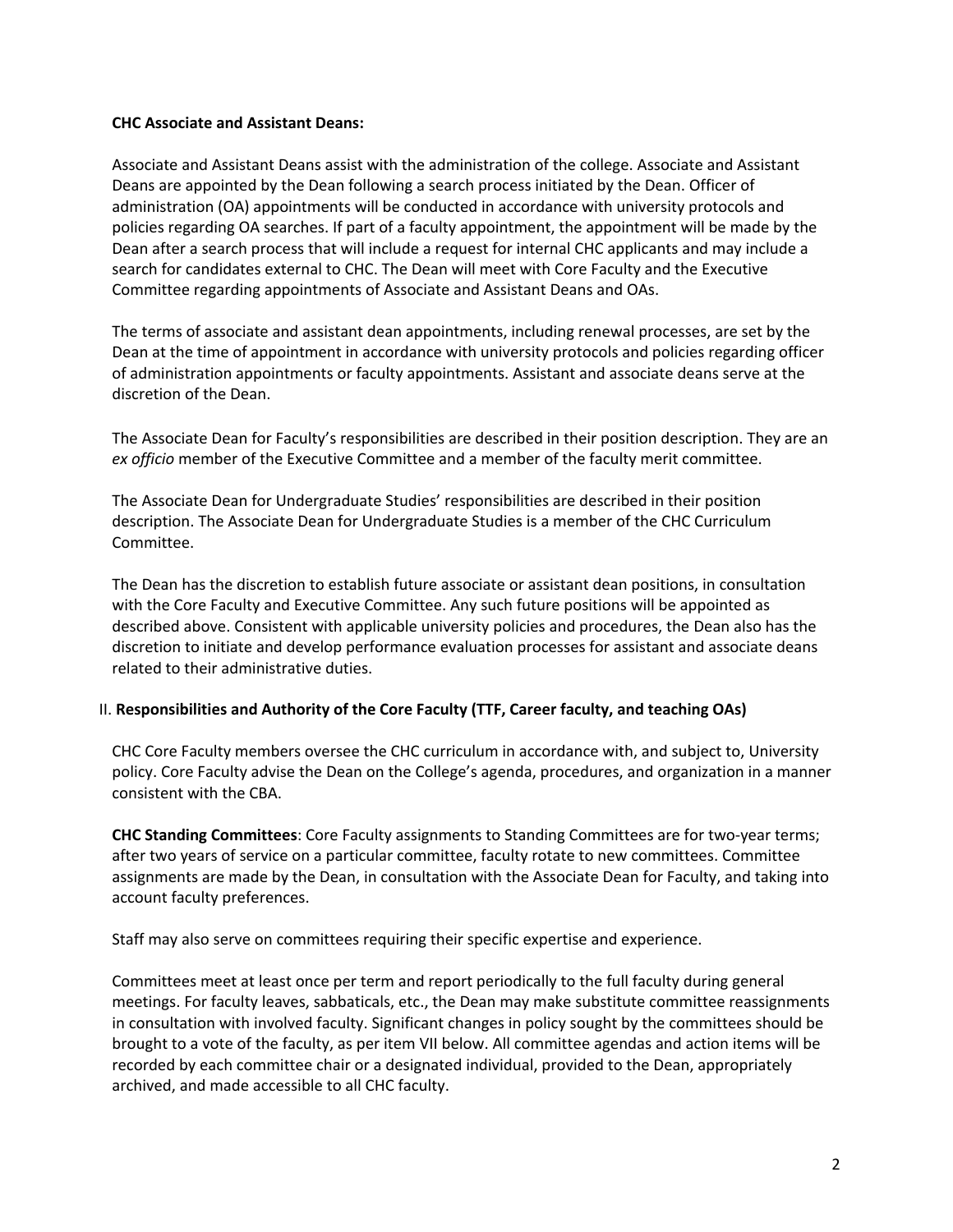### **Executive Committee:**

- 1. **Mission**: To represent Core Faculty in the governance of the CHC.
- 2. **Jurisdiction**: The Executive Committee (EC) leads governance efforts in the CHC, generating and advising on new policies, committees, and revisions to established policies. Governance policies are intended to be reviewed annually by the EC, and are expected to evolve over time. Policy revisions are undertaken in consultation with the Dean and the core faculty, and all such revisions are documented.
- 3. **Membership**: Dean and Associate Dean for Faculty as *ex officio* members, three members appointed from among the Core Faculty. Of the three appointed members, at least one must be tenured, at least one must be career faculty, and at least two must be TTF. All efforts will be made to ensure that each Core Faculty member has an opportunity to serve on the executive committee. The Committee will be staffed by the Executive Assistant to the Dean.

### **Equity, Justice and Inclusion Committee**

- 1. Mission: To develop and implement CHC equity, justice, and inclusion plans (including data collection efforts, programming, and training).
- 2. Jurisdiction: The committee leads efforts to promote equity and inclusion in the College.
- 3. Membership: Three Core Faculty members and one staff member.

#### **Curriculum Committee:**

- 1. **Mission:** To establish and oversee the CHC Curriculum.
- 2. **Jurisdiction**: Considers all issues related to CHC curriculum. Presents proposals to the Core Faculty as a whole. Reviews and approves affiliated faculty course proposals. Oversight of thesis courses and thesis preparation.
- 3. **Membership:** Three faculty, usually chaired by a tenured member. The Associate Dean for Undergraduate Studies is a non-rotating member of the committee.

#### **Undergraduate Studies Committee:**

- 1. **Mission**: Oversees rules and student academic issues other than curriculum.
- 2. **Jurisdiction**: Reviews petitions, scholarship applications, and applications for the Mentored Research Program and Internship Funding Program.
- 3. **Membership**: Three faculty, usually chaired by a tenured faculty member, and the Assistant Dean of Advising and Strategic Partnerships. The Assistant Dean of Advising is a non-rotating member of the committee.

#### **Other committees**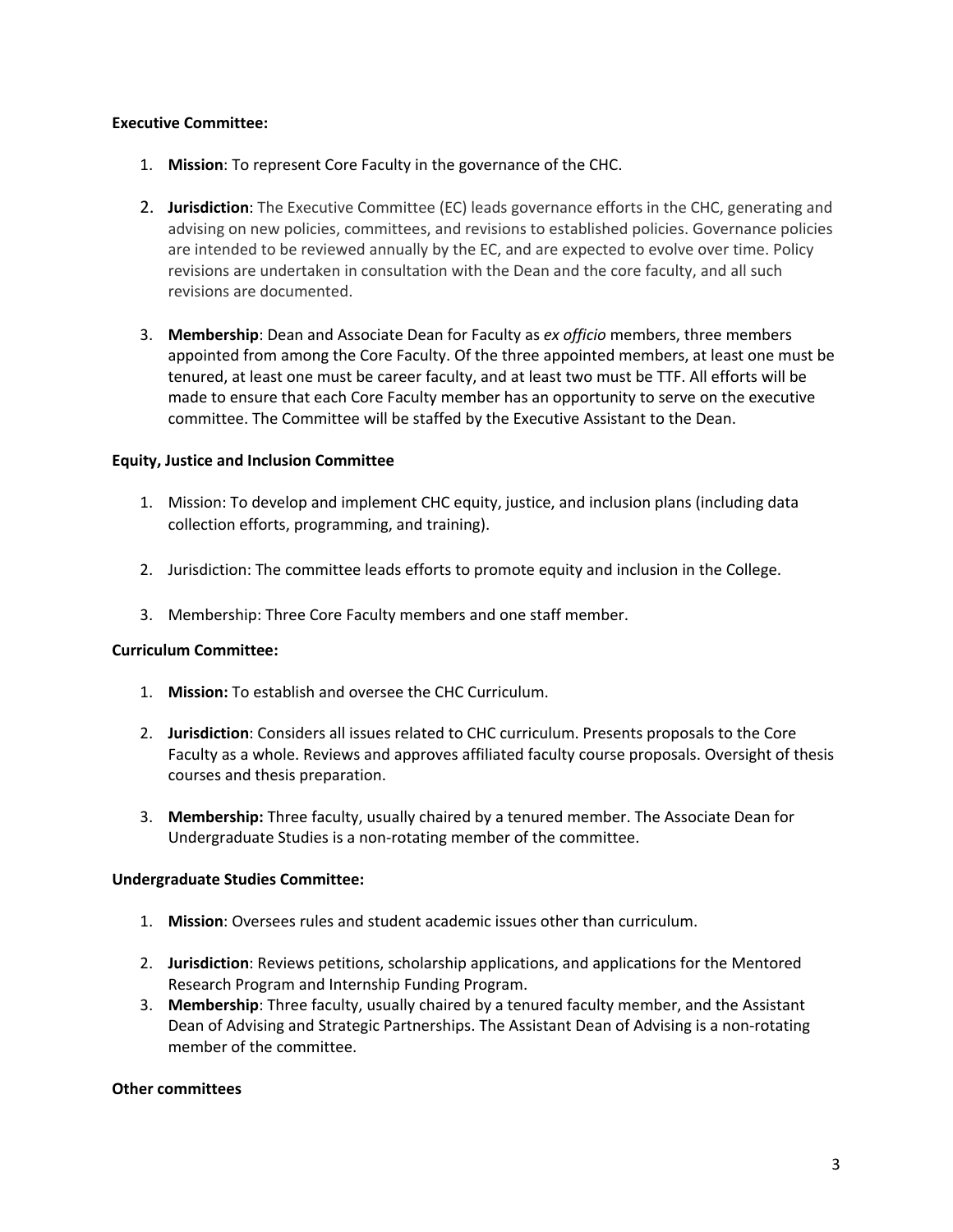- 1. **Merit Review Committee:** Merit and equity reviews will be conducted by a committee in accordance with the CHC Merit Raise Policy.
- 2. **Ad Hoc Committees:** Ad hoc committees may be created by a faculty motion or request of the Dean and vote of approval by Core Faculty at a faculty meeting. The size, composition, and duration of the committee will be determined by a motion and vote of approval. Core Faculty are eligible to serve on ad hoc committees, as are CHC staff, and potentially CHC students as non-voting members, where appropriate to the mission of the committee.

## **III. Meeting Agendas, Membership, and Protocol**

The Dean is responsible for setting the agenda for faculty meetings. Meetings are open to all Core Faculty, including Associate and Assistant Academic Deans, except for promotion decisions as described in section III.3 below. The Dean will make use of the principle of maximum inclusion in determining who should be present at faculty meetings.

# **1. Meetings for all CHC Core Faculty:**

The Dean will call faculty meetings. Attendance by Core Faculty at all meetings is required as part of the self-governance of the College.

# **2. Protocol:**

a. Chair. The Dean, or the Dean's designee, shall chair all meetings.

b. Faculty members may propose agenda items to the Dean no later than ten days prior to an announced meeting. The Dean will issue each meeting's agenda one week before the meeting. Notes from previous meetings, consisting of agendas and action items, will be distributed prior to the beginning of the following meeting. The Executive Assistant to the Dean will record all policy decisions, maintain an archive of these decisions, and distribute them to the faculty and other parties as appropriate. Minutes will be available to Core Faculty. Staffed by the Executive Assistant to the Dean.

## **3. Voting:**

a. All members of the Core Faculty have voting rights and may bring up motions for consideration, except for promotion decisions, which are limited to those at or above the rank to which the candidate seeks promotion.

b. Motions: The Dean or any of the CHC faculty are eligible to make motions. Votes on hiring personnel matters will be conducted by secret ballot.

c. If the faculty are not in consensus on decisions they must make, a simple majority vote of those voting will be taken. The Executive Assistant to the Dean will count and report on the votes. The Dean or any member of the faculty may call for a secret ballot.

## **IV. Faculty and Staff Search Committees and Procedures**